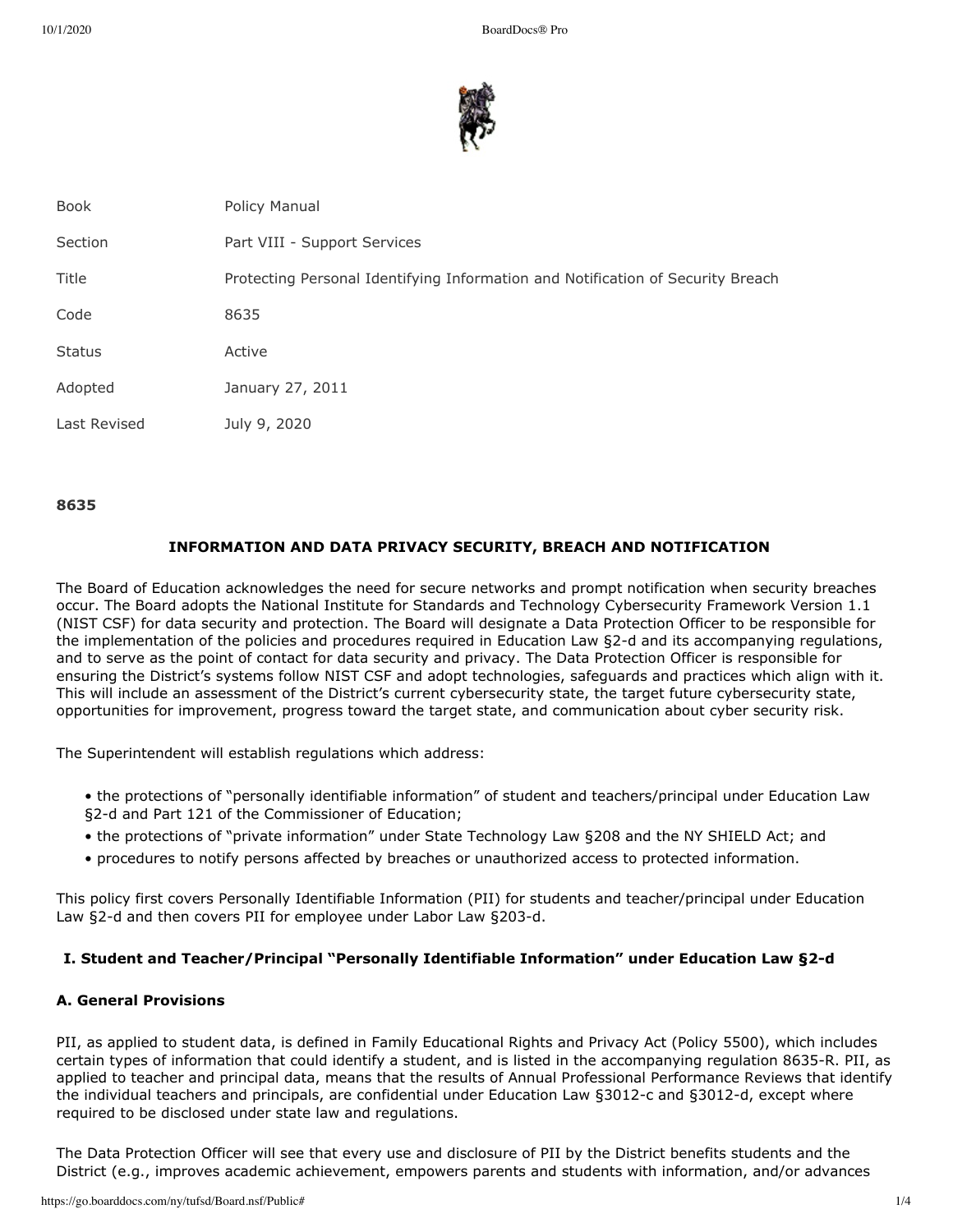#### 10/1/2020 BoardDocs® Pro

efficient and effective school operations). However, PII will not be included in public reports or other documents.

The District will protect the confidentiality of student and teacher/principal PII while stored or transferred using industry standard safeguards and best practices, such as encryption, firewalls, and passwords. The District will monitor its data systems, develop incident response plans, limit access to PII to District employees and third-party contractors who need such access to fulfill their professional responsibilities or contractual obligations, and destroy PII in accordance with the records retention Schedule ED-1.

Certain federal laws and regulations provide additional rights regarding confidentiality of and access to student records, as well as permitted disclosures without consent, which are addressed in policy 5500, Student Records.

Under no circumstances will the District sell PII. It will not disclose PII for any marketing or commercial purpose, facilitate its use or disclosure by any other party for any marketing or commercial purpose, or permit another party to do so. Further, the District will take steps to minimize the collection, processing, and transmission of PII.

The District will not report the following student data to the State Education Department, except as required by law or in the case of enrollment data:

- 1. juvenile delinquency records;
- 2. criminal records;
- 3. medical and health records; and
- 4. student biometric information.

The District has adopted and will update as necessary a Parent's Bill of Rights for Data Privacy and Security. It will be published on the District's website and can be requested from the District Clerk.

## **B. Third-Party Contractors**

The District will ensure that contracts with third-party contractors who will receive student and/or teacher or principal data protected by Education Law §2-d will require the confidentiality of any student and/or teacher or principal PII be maintained in accordance with federal and state law and the District's data security and privacy policy.

Each third-party contractor that receives student, teacher, or principal data must:

1. adopt technologies, safeguards and practices that align with the NIST CSF;

2. comply with the District's data security and privacy policy and applicable laws impacting the District; 3. limit internal access to PII to only those employees or sub-contractors that need access to provide the contracted services;

- 4. not use the PII for any purpose not explicitly authorized in its contract;
- 5. not disclose any PII to any other party without the prior written consent of the parent or eligible student (i.e., students who are eighteen years old or older):

a. except for authorized representatives of the third-party contractor to the extent they are carrying out the contract; or

b. unless required by statute or court order and the third party contractor provides notice of disclosure to the District, unless expressly prohibited.

6. maintain reasonable administrative, technical and physical safeguards to protect the security, confidentiality and integrity of PII in its custody;

7. use encryption to protect PII in its custody; and

8. not sell, use, or disclose PII for any marketing or commercial purpose, facilitate its use or disclosure by others for marketing or commercial purpose, or permit another party to do so.

Third party contractors may release PII to subcontractors engaged to perform the contractor's obligations, but such subcontractors must abide by data protection obligations of state and federal law, and the contract with the District.

If the third-party contractor has a breach or unauthorized release of PII, it will immediately notify the District, but no later than seven calendar days after the breach's discovery.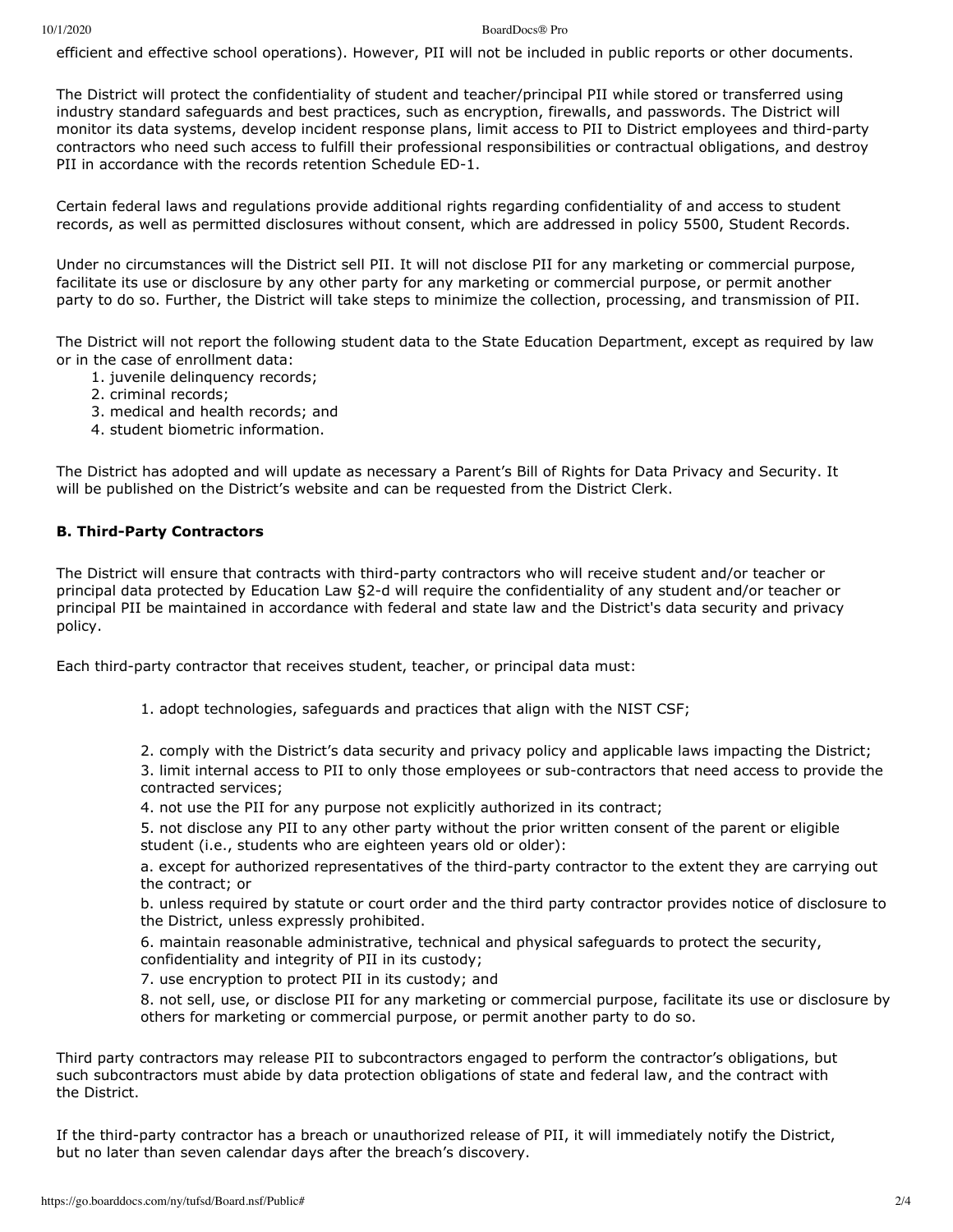# **C. Third-Party Contractors' Data Security and Privacy Plan**

The District will ensure that contracts with all third-party contractors who will receive student and/or teacher or principal data protected by Education Law §2-d include the third-party contractor's data security and privacy plan.

At a minimum, each plan will:

1. outline how all state, federal, and local data security and privacy contract requirements over the life of the contract will be met, consistent with this policy;

2. specify the safeguards and practices it has in place to protect PII;

3. demonstrate that it complies with the requirements of Section 121.3(c) of the Regulations of the Commissioner of Education;

4. specify how those who have access to student and/or teacher or principal data receive or will receive training on the federal and state laws governing confidentiality of such data prior to receiving access;

5. specify if the third-party contractor will utilize sub-contractors and how it will manage those relationships and contracts to ensure personally identifiable information is protected;

6. specify how the third-party contractor will manage data security and privacy incidents including specifying any plans to identify breaches and unauthorized disclosures, and to promptly notify the District;

7. describe if, how and when data will be returned to the District, transitioned to a successor contractor, at the District's direction, deleted or destroyed by the third-party contractor when the contract is terminated or expires.

## **D. Training**

The District will provide annual training on data privacy and security awareness to all employees who have access to student and teacher/principal PII.

## **E. Reporting**

Any breach of the District's information storage or computerized data which compromises the security, confidentiality, or integrity of student or teacher/principal PII maintained by the District will be promptly reported to the Data Protection Officer.

## **F. Notifications**

The Data Protection Officer will immediately report every discovery or report of a breach or unauthorized release of student, teacher or principal PII to the Superintendent and the State's Chief Privacy Officer, but no later than 10 calendar days after such discovery.

The District will notify affected parents, eligible students, teachers and/or principals in the most expedient way possible, but no later than 60 calendar days after the discovery of a breach or unauthorized release or third-party contractor notification.

However, if notification would interfere with an ongoing law enforcement investigation, or cause further disclosure of PII by disclosing an unfixed security vulnerability, the District will notify parents, eligible students, teachers and/or principals within seven calendar days after the security vulnerability has been remedied, or the risk of interference with the law enforcement investigation ends.

The Data Protection Officer will establish procedures to provide notification of a breach or unauthorized release of student, teacher or principal PII, and establish and communicate to parents, eligible students, and District staff a process for filing complaints about breaches or unauthorized releases of student and teacher/principal PII.

## **II. "Private Information" under State Technology Law §208**

"Private information" is defined in State Technology Law §208, and includes certain types of information, outlined in the accompanying regulation, which would put an individual at risk for identity theft or permit access to private accounts. "Private information" does not include information that can lawfully be made available to the general public pursuant to federal or state law or regulation.